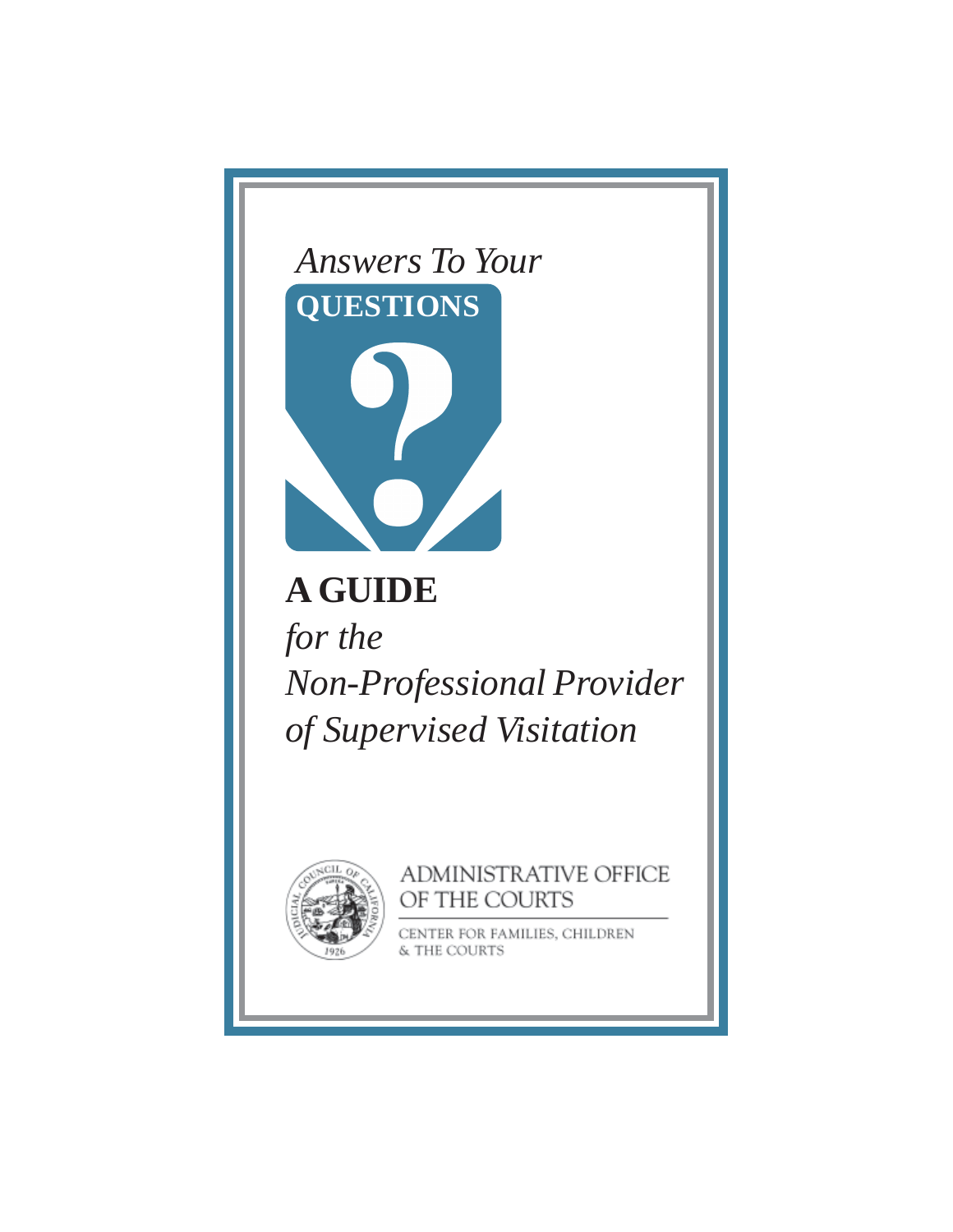#### **Judicial Council of California Administrative Office of the Courts**

Chief Justice Ronald M. George *Chair, Judicial Council*

William C. Vickrey *Administrative Director of the Courts*

Michael Bergeisen *General Counsel and Deputy Administrative Director*

#### **Center for Families, Children & the Courts Staff**

Diane Nunn *Division Director*

Charlene Depner , Ph.D. *Assistant Director*

*Michael L. Wright Supervising Attorney*

Shelly La Botte, J.D. *Access to Visitation Grant Program Manager*

> Youn Kim *Staff Analyst II*

*We would like to acknowledge the Superior Court of Orange County for their efforts in developing this publication.*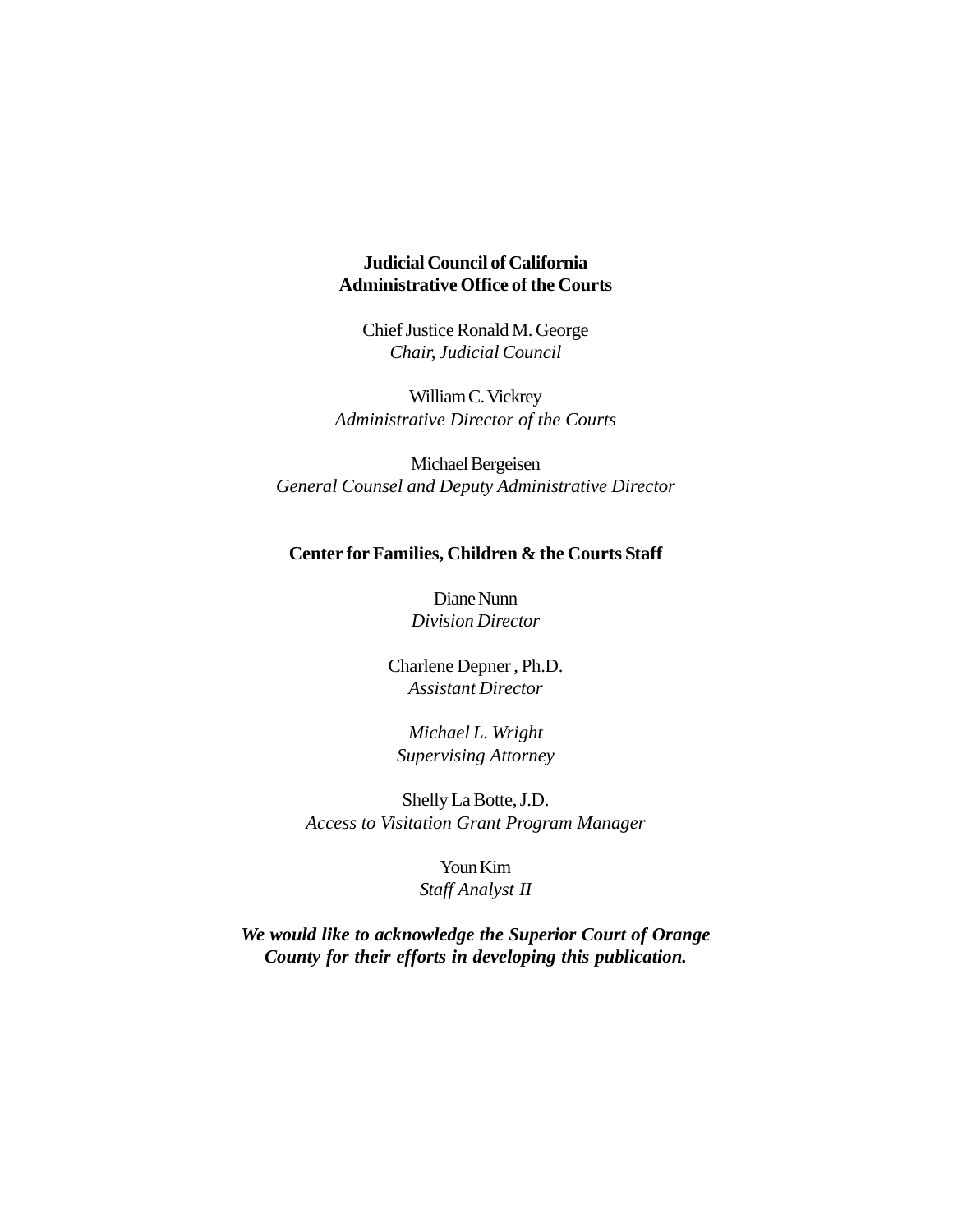# *A Guide for the Non-Professional Provider of Supervised Visitation*



## *What Am I Being Asked To Do?*

You have been asked to do a very important job — to supervise visits between a parent and a child. You have been asked because supervised visitation has been ordered by the court, and because

the parents feel they can trust you in ensuring the health, safety and welfare of their child. The court recognizes that you are playing a very important role and has made these guidelines available to help you in making the right decisions. In accepting this responsibility, it is clear that you care about the children and family involved, and are willing to perform the tasks of a nonprofessional provider.

Please read the following guide carefully before deciding to supervise visits. If, after reading it, you agree to act as a supervised visitation provider, it will give you information you MUST know in order to properly do the job. As a nonprofessional provider of supervised visitation, you must also follow the requirements of section 26.2 of the California Standards of Judicial Administration. (Uniform Standards of Practice for Providers of Supervised Visitation).



## *Why Has The Court Ordered Supervised Visitation?*

The policy of the State of California is to promote the best interests of children whose parents, or other interested parties, have a custody or visitation matter in family court. The first step in

doing this is to make sure the children are safe and protected. The second step is to help children have contact with each of their parents even after a divorce, separation or if never married.

Sometimes, based on certain circumstances, a judge will decide that in order for a child to have contact with a parent, it is better for all concerned that a third person be present. This arrangement is called *supervised visitation*, and the person who does this very important work is called *the provider*. That person is you.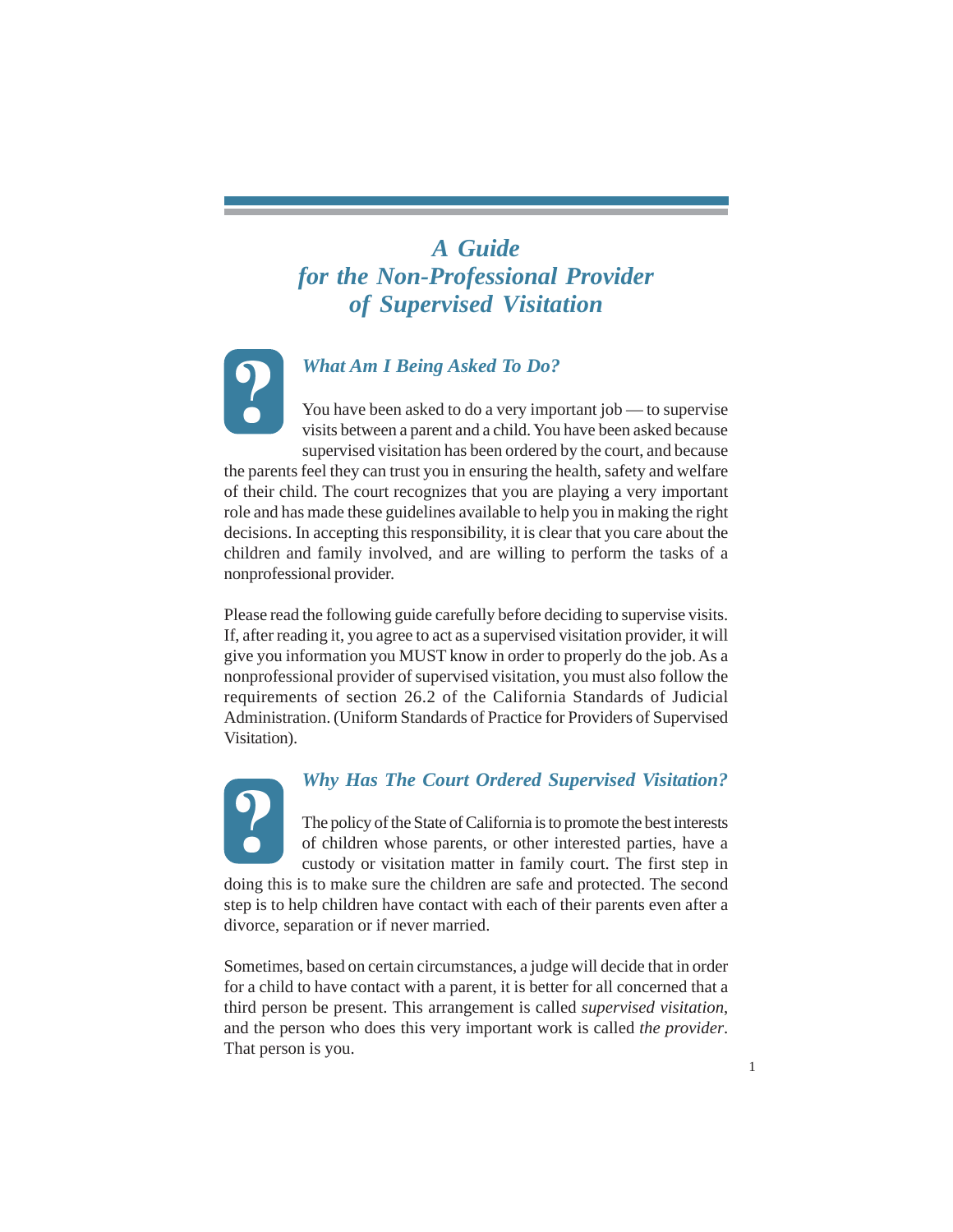In 1996, the California legislature required that standards be written for anyone who acts in the capacity of a supervised visitation provider. In this booklet, we will cover those guidelines for you and answer questions we think you might have regarding your responsibilities as a provider.



# *Do I Qualify?*

Unless the judge decides differently, or the parents agree otherwise, the following are the minimum qualifications that would apply to you. Please read them carefully.

- 1. Be 21 years of age or older.
- 2. Have no conviction for driving under the influence (DUI) within the last five years.
- 3. Have not been on probation or parole for the last ten years.
- 4. Have no record of a conviction for child molestation, child abuse or other crimes against a person.
- 5. Have proof of automobile insurance if transporting the child.
- 6. Have no civil, criminal or juvenile restraining orders within the last ten years.
- 7. Have no current or past court order in which the provider is the person being supervised.
- 8. Not be financially dependent upon the person being supervised.
- 9. Have no conflict of interest regarding the parent being supervised.

C*onflict of Interest means you should not:*

- be in an intimate relationship with the person being supervised;
- be financially dependent on the person being supervised;
- be an employee of or affiliated with any superior court in the county in which the supervision is ordered unless specified as a duty to be performed in the employment contract.
- 10. Agree to adhere to and enforce the court order regarding supervised 2 visitation.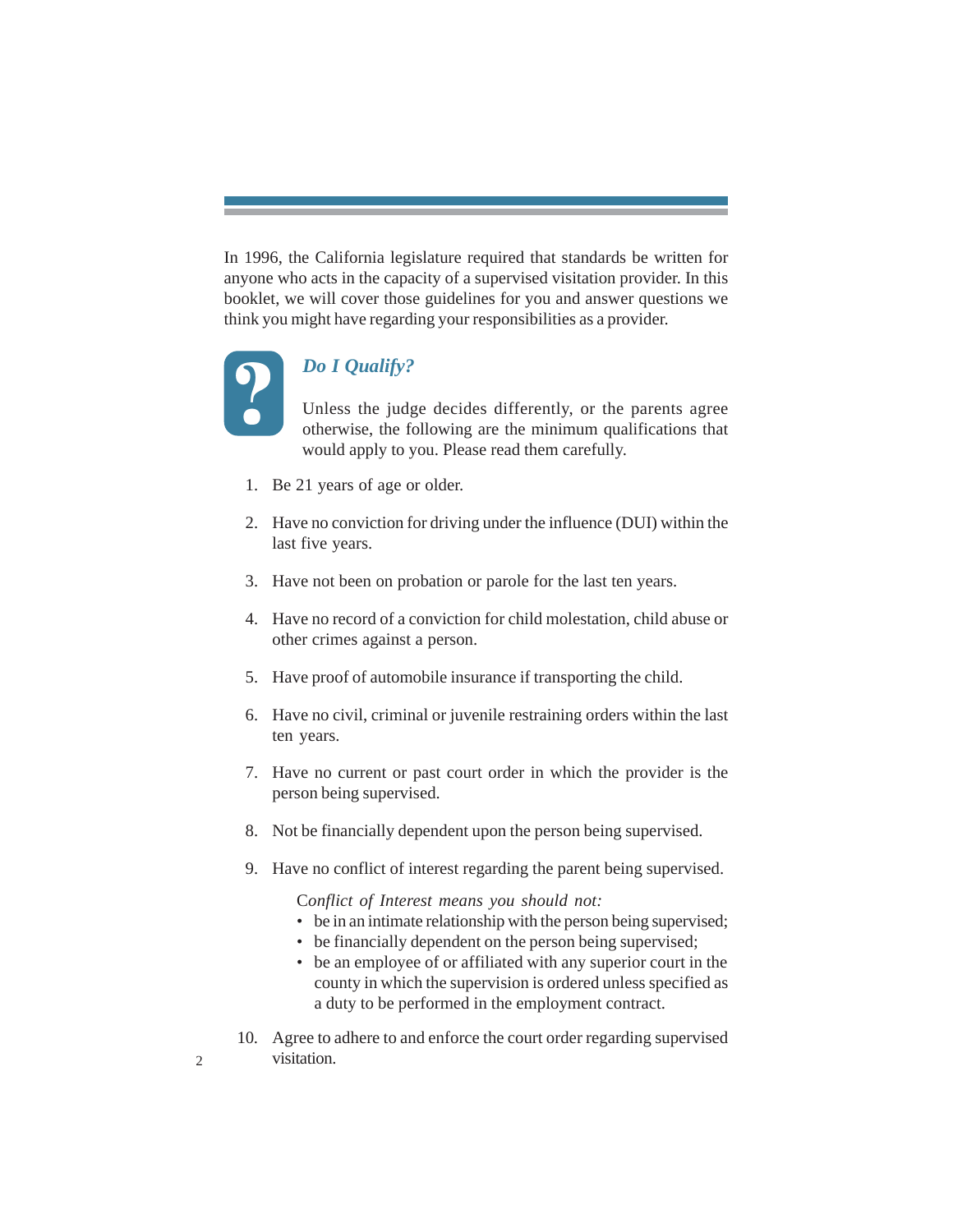# *What Are My Responsibilities?*



**Follow the State Uniform Standards of Practice for Providers of Supervised Visitation.**



**Do everything you can do to make sure that the child has a safe visit**.

**Remain Neutral.** The judge understands that you may have feelings and emotions about the children, parents, and circumstances in the case. Even if this is true, while you are supervising the visits, it is very important that you avoid taking sides with either parent, and that you keep your opinions about any aspect of the case to yourself, and do not discuss with either parent.

**Read the Court Order.** You must read the parts of the court order that refer to supervised visitation so that you know what is being asked of you. Even though one of the parents may be close to you, insist that you see the court order before you supervise a visit. Ask one of the parents or their attorney to provide you with a copy or you can get a copy by taking the case number to the Court Clerk's office.

It's very important that you understand the times, places, restrictions and conditions of the visits because the judges has considered how to best protect the child. Even if you do not agree with the order, do all that you can to make sure the visits occur as they are written in the court order.

> **Make sure that you can see and hear all contact and conversations between the child and non-custodial parent**. This also means that you must understand the language they are

using. Because you cannot leave the location of the visitation, it would be helpful for you to make arrangements regarding who will answer the phone or the door, and who will attend to other activities. This is important

so that your attention is not taken away from the parent and child visit.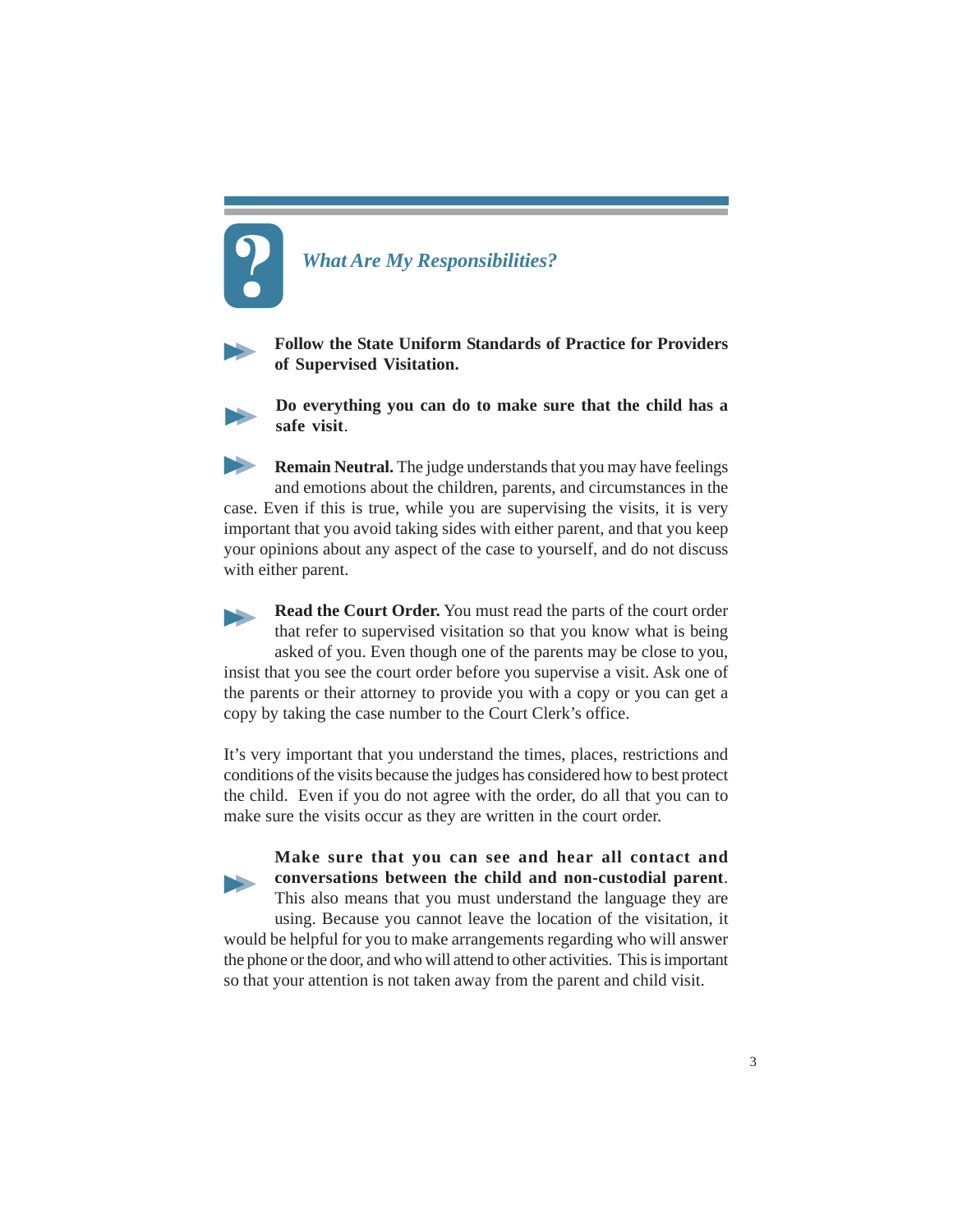**Allow no derogatory comments about the other parent, his or her family, caretaker, child, or child's brothers and sisters**. Sometimes it is difficult to set rules for a friend or family member, especially when those involved may be hurt or upset by the divorce or separation. During the time you are supervising the visits with the child, you are responsible for ensuring that the environment for the child is free from anger and unkind remarks. Remember, this is the time for the non-custodial parent to build a positive relationship with their child.

**Allow no discussion of the court case or possible outcomes**. The visits are about the relationship between the non-custodial parent and the child. It can be very stressful for children to hear about the court case. The court requires that children be free from such discussions.

**Do not allow yourself or the child to be used to gather information about the other parent or transmit information, personal possessions or papers**. Again, the court recognizes that when families and friends are those involved in the visitations it can be more difficult for you to establish firm rules. However, it is your responsibility to monitor and keep safe the interaction between the child and the parent during the visit.

**Allow no spanking, hitting or threatening the child.**

**Allow no visits to occur when the parent appears to be under the influence of alcohol or illegal drugs. (Visitation should end immediately).**

**Allow no emotional, physical or sexual abuse.** Spanking and hitting is prohibited. Physical abuse could also include such things as pinching, pulling the child, tickling too hard, and playing too rough.

The visit between the non-custodial parent and the child should be free from emotional and verbal abuse. This includes such behavior as yelling and screaming; calling the child names such as "sissy", "stupid", or "dumb"; blaming and accusing the child; making fun of the child; threatening the child with physical abuse, harm to his or her loved ones and animals; or threatening, frightening situations for the child like abandonment or loss of a home and friends.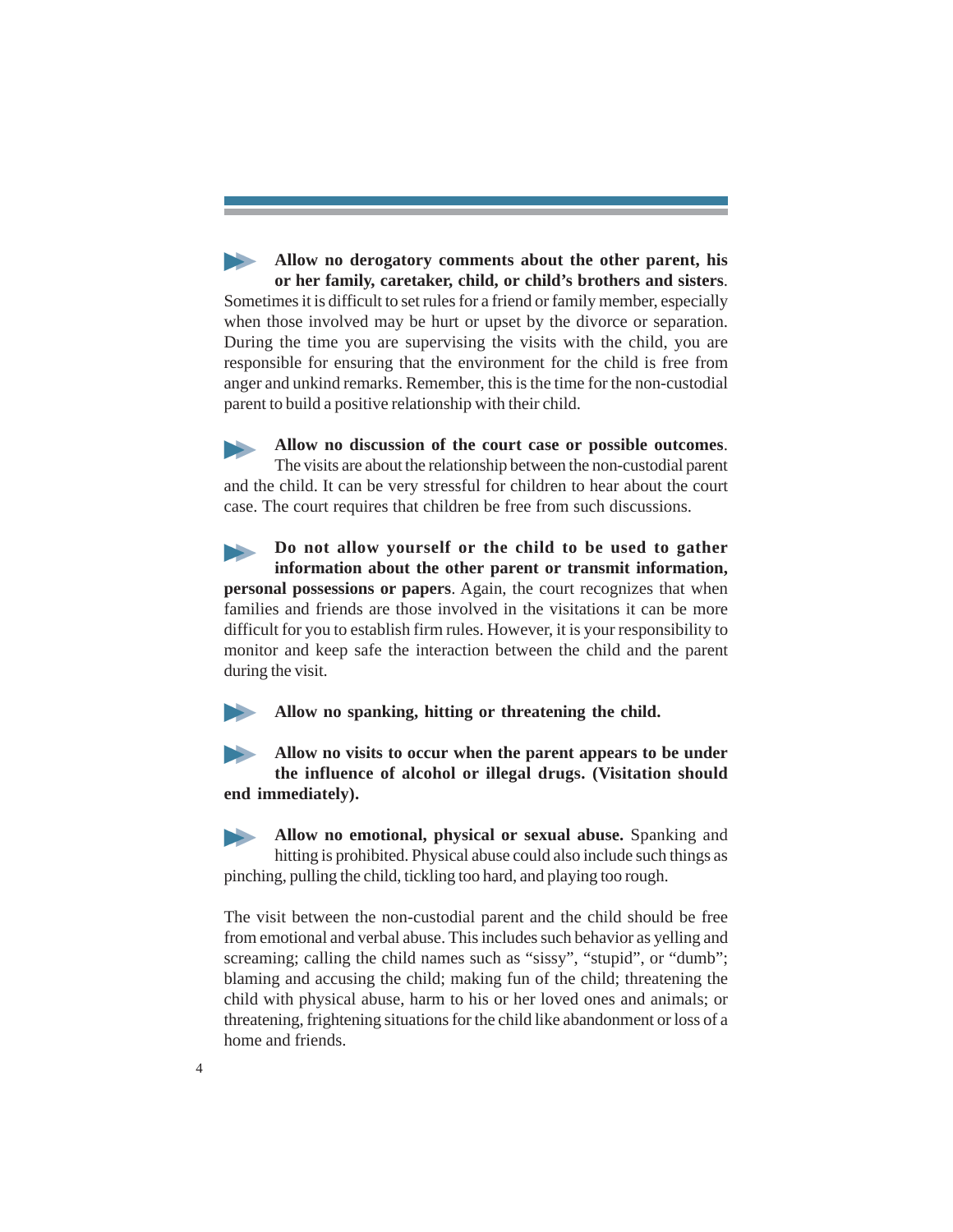Sexual abuse includes inappropriate touching of the child's body and inappropriate or suggestive language.

It is most important for you, the provider, to pay close attention to the child's responses during the visit. In sexual abuse cases, it is important to understand that something in the child's experience may cause him or her to be particularly scared or sensitive to a person, place, animal, TV show, etc. If the child begins to seem afraid or upset, even if you don't know what has caused it, you must determine whether to continue the vsiit or end the visit.

**As the provider, you may decide on some rules of your own.** For example, if the visits occur in your home, you may require the parent and child to stay within a certain area of the house or yard. If riding in the car, or playing in the park, you may want to establish certain rules to help ensure safety. These rules should be discussed with the child and noncustodial parent will know what you expect.



# *Are There Special Rules For Cases In Which There Are Allegations Of Sexual Abuse?*

The following rules apply to all providers of supervised visitation in cases where there are allegations of sexual abuse, unless the court has made a different order. These cases are very painful to everyone involved. The court recognizes this fact. The court also understands that enforcement of the following rules may be even more difficult among friends and family members. However, until the issues in the case are resolved by the court or other authority, the following restrictions are to apply during all visits:

- 1. Allow no exchanges of gifts, money, or cards;
- 2. Allow no photographing, audio-taping, or videotaping of the child;
- 3. Allow no physical contact with the child such as lap sitting, hair combing, stroking, hand holding, prolonged wrestling, tickling, horse playing, changing diapers, or accompanying the child to the bathroom;
- 4. Allow no whispering, passing notes, hand signals, or body signals;
- 5. Allow no supervised visitation in the location where the alleged sexual abuse occurred.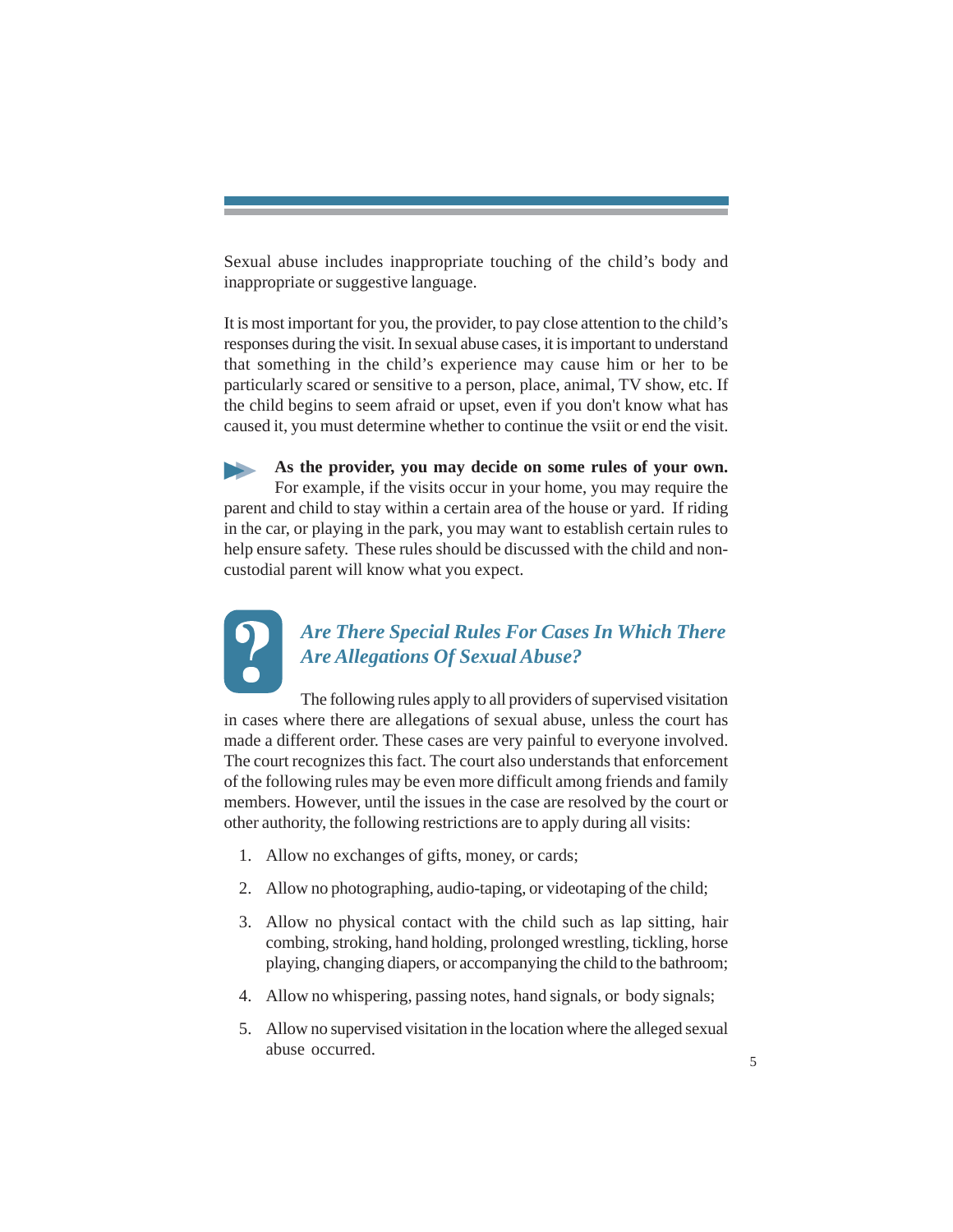# *Can I Interrupt Or End A Visit If Necessary?*

YES, if the rules of the visit have been broken, the child has become very distressed, or your safety or the safety of the child is at risk, you must take action. Depending on the situation, you may temporarily interrupt the visit, talk to the parent about the problem, and let the visit continue if the parent is cooperative; or you may end the visit for that day. If you decide to interrupt or end the visit, you must do two things:

- 1. Tell both parents why you decided to interrupt or end the visit.
- 2. Take notes about the visit, including time, date, location and reasons for the interruption or termination in the event you are asked at a later date. You could be required to take these notes to court so make sure you accurately record what has happened.



## *Do I have Additional Obligations?*

YES, you have these additional obligations:

- 1. Tell the parents before the supervised visitation begins that no confidentiality in communication exists. Any communication including conversations, letters, cards, etc. are not confidential. Although it does not happen often, you may be asked about the visits by a judge. Anything that you see, hear, read or are told is not confidential. Tell each of the parents about this rule.
- 2. Inform the parents prior to the first visit that you have to report any suspected child abuse. If you suspect any child abuse you must report to the child abuse agency or hotline in your county.

You do not have to witness child abuse to report it. If you notice unexplained marks or bruises on the child, if a child tells you that they are being hit or have been hit and there is or has been bruising, or that someone was touching them inappropriately — or — if you are not sure whether you should be reporting something or not, call the child abuse agency or hotline in your county and a social worker will assist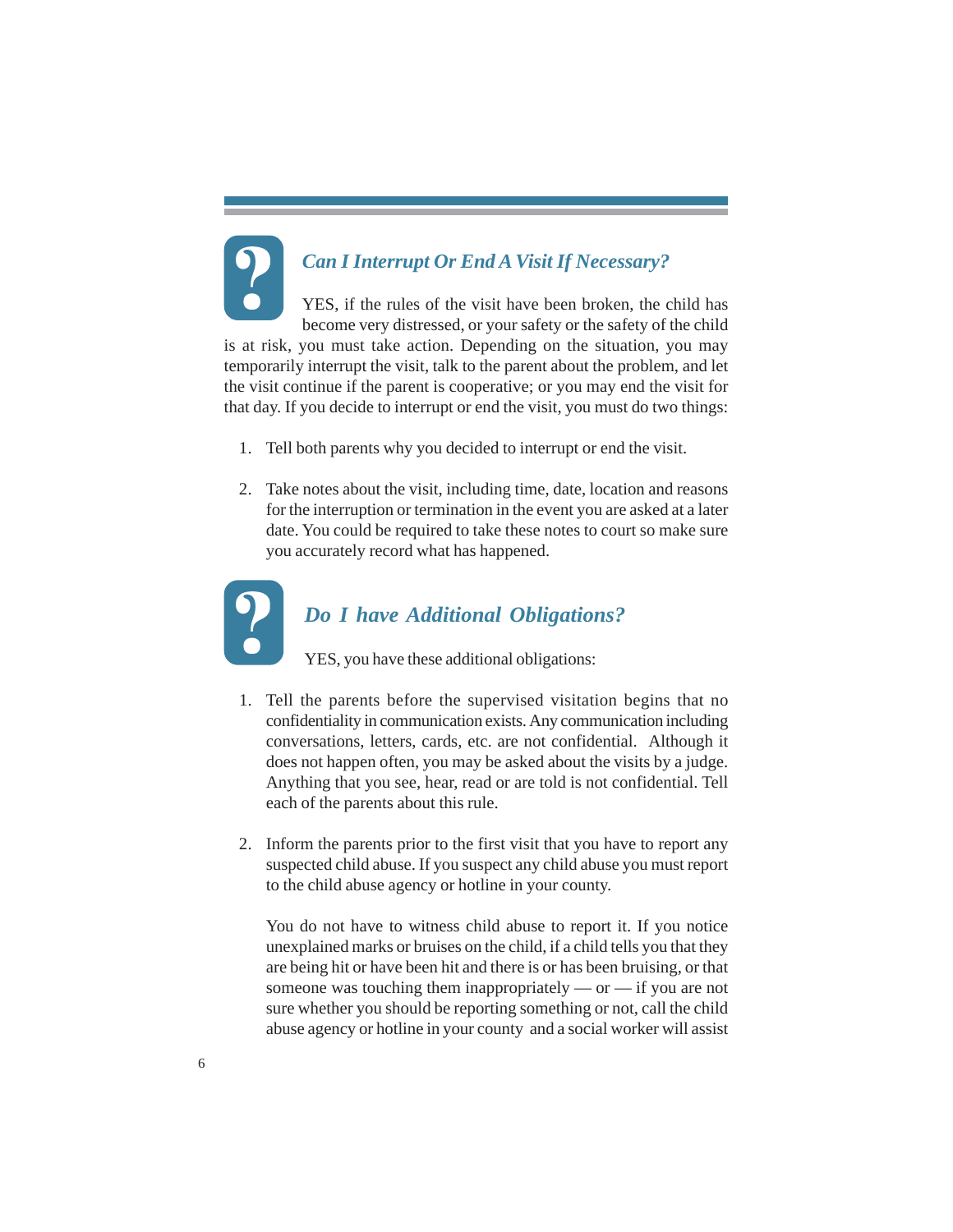you. If you do make a report, your confidentially is protected by law.

3. End the visit if you decide it is necessary to be in compliance with the guidelines.

# **TIPS**

## *For A Successful Visit!*

Make sure you read and follow the court order. If the parents want to change the visitation schedule or the conditions of the visit, they will need to get a new court order.



Explain the rules for the visits to both parents before you supervise any visits. If the parents are clear about what you expect from them, chances are the visits will go more smoothly. You should also explain, in an age appropriate manner, the rules to the child.

If it becomes necessary for you to interrupt or end a visit, take the parent aside and quietly and calmly explain why you interrupted the visit. Don't get into an argument or discussion with them about the problem, just state the problem and tell them what they should do if they want the visit to continue.



Keep notes about each visit, if you interrupt or end a visit, write down what specific behavior, action, words or conversation you observed that caused you to interrupt or end the visit. Try to be objective and report to the parents what you saw and heard rather than what you feel or think about the situation.

If the visit seems strained between the parent and child, especially if they have not seen each other for some time, you may want to suggest activities that the parent and child might do together. Sometimes it is helpful to talk to the child about their interests, friends, sports or other activities.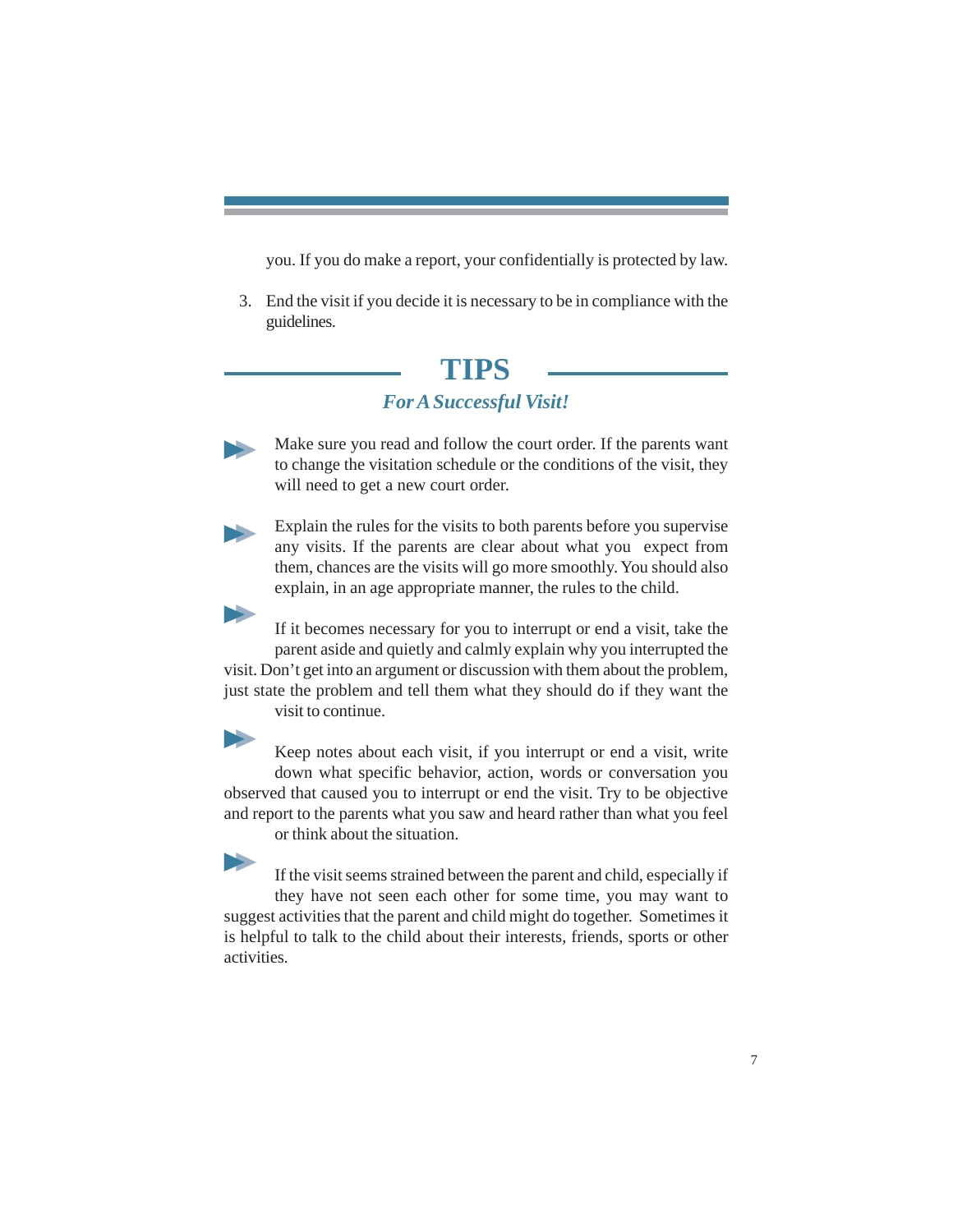# *So, Are You The Person For The Job?*

As you can see from reading this guide, supervising visitations is a very important responsibility that can be difficult at times. If you don't think you can put your personal feelings aside, don't have the time to supervise properly, or for whatever reason you feel uncomfortable, then you shouldn't agree to do this.

If you decide to supervise visits, it can be rewarding. Watching a relationship between a parent and child mend and grow can be very satisfying. There is no more important work than contributing to the welfare of children.

We thank you for taking the time to read this guide and for carefully considering your decision. **You should make sure you get a copy of the Uniform Standards of Practice For Provider of Supervised Visitation. The Standards are located at:** *http://www.courtinfo.ca.gov/rules/ appendix/divistandard-70.htm#TopOfPage.*

*The preparation of these materials was financially assisted through a grant from the Federal Government and the State of California. The opinions expressed in this publication are not necessarily those of the Federal Government or the Judicial Council or the Administrative Office of the Courts. Permission is granted to nonprofit institutions to reproduce and distribute for educational purposes if the copies credits the Administrative Office of the Courts and the Center for Families, the Children & the Courts.*

For additional copies or more information about this booklet, please call the Center for Families, Children & the Courts at 415-865-7739, or write to:

> Judicial Council of California Administrative Office of the Courts Center for Families, Children & the Courts Attn: Access to Visitation Grant Program 455 Golden Gate Avenue San Francisco, California 94102-3688